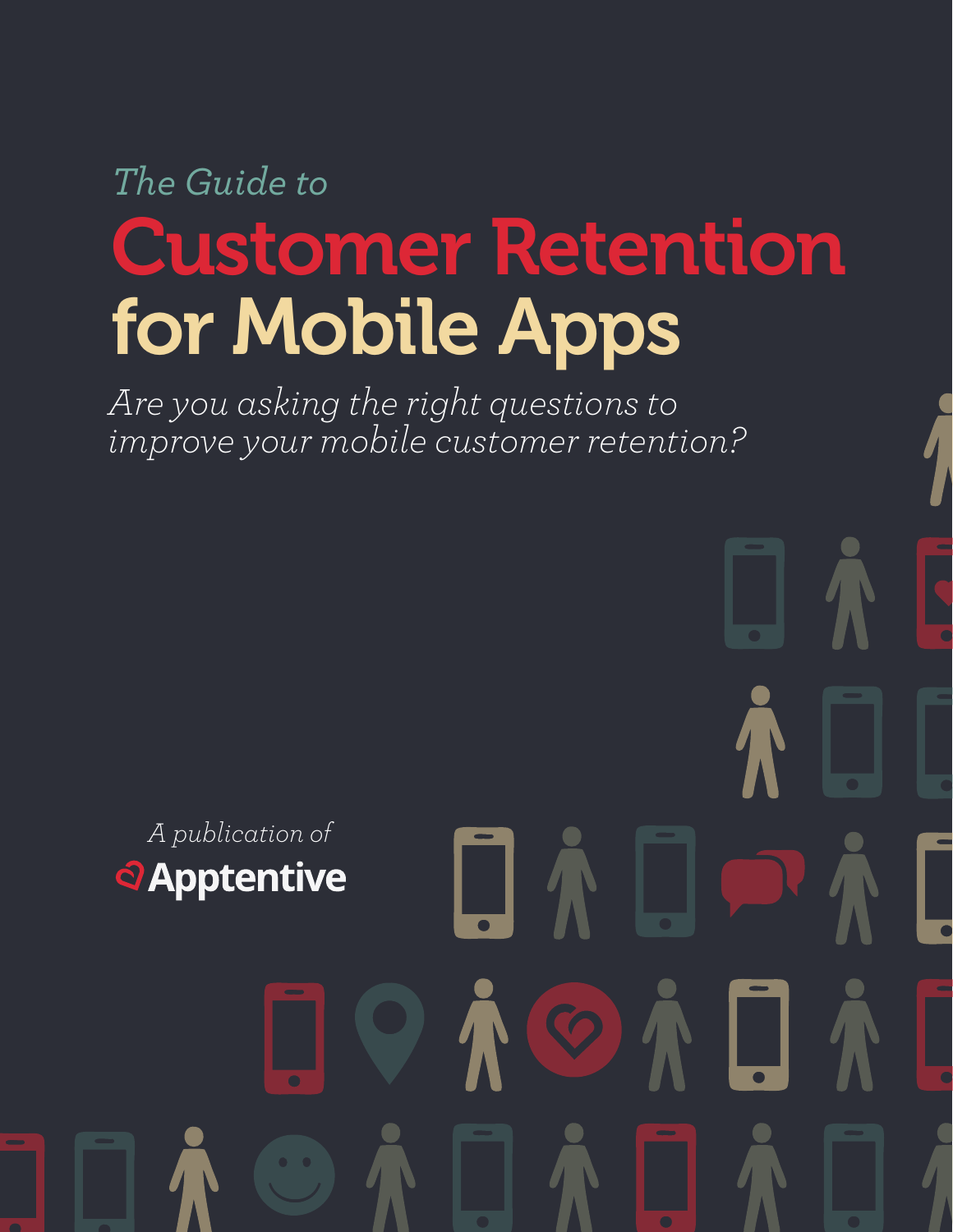Did you know that only **40%** of customers continue to use an app they downloaded a month ago? Six months later that number drops to **10%**, and after a year, only **4%** of customers will still be using the app.



In this guide we will provide you with the key questions and answers to improving customer retention for mobile apps.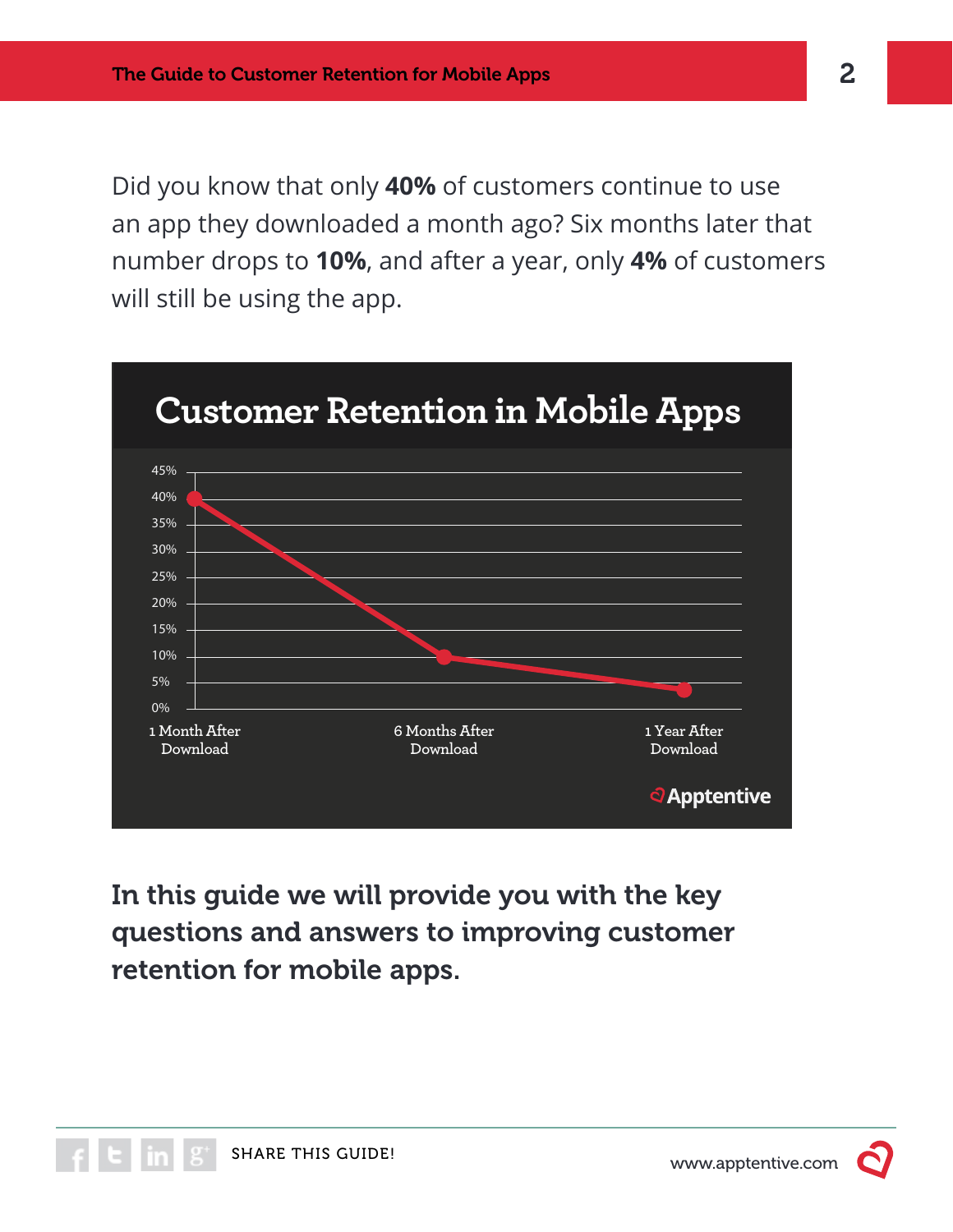# The App Ecosystem

Mobile apps have become a part of our everyday lives and we have high expectations for the kind of experiences we have with our apps. Only apps with quality content and great customer experiences have a chance at staying on the home screen, and apps that don't provide value will quickly be deleted or forgotten about.

With over 1.5 million mobile apps available, only the best apps will be placed on the consumer's home screen.



With the sheer number of apps available it is important to continually focus on what brings people back to your app over and over again.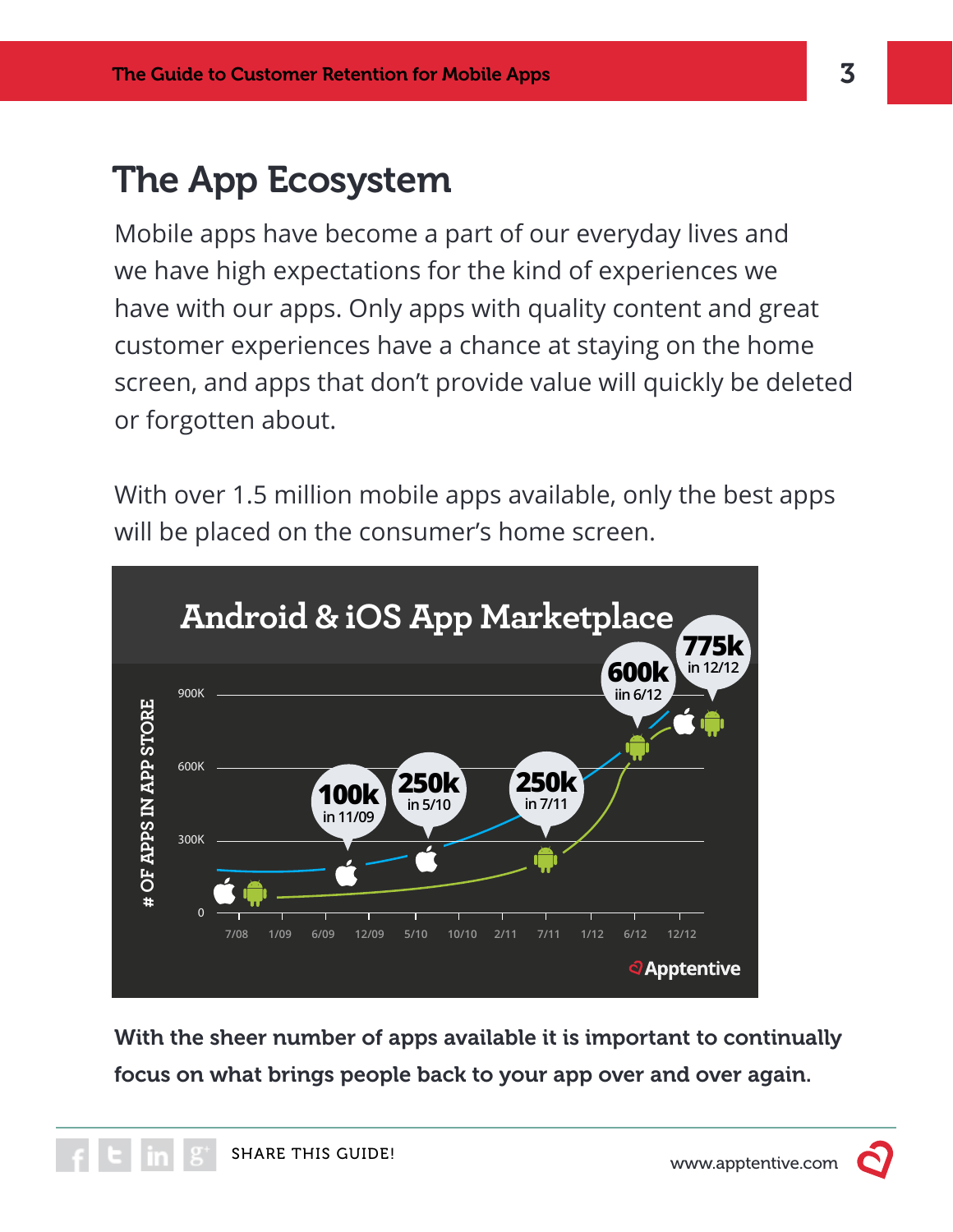# The Key Questions

You need to know if your app meets the expectations of your customers and if you're providing your customers with what they want and need.



1.

Why did more than 60% of our customers stop using our app after a month?

- Why do 10% of customers continue to use our app after 6 months? 2.
- Why do 4% of customers continue to use our app after a year? 3.

Understanding why your current customers continue to use your app will allow you to focus on what brings customers back to your app. Focusing on what customers want will improve your app, increase your retention, and enlarge your customer base.

These questions are extremely important to keep in mind when developing an app and for each update. Knowing these answers can be the difference between a successful and unsuccessful application.



www.apptentive.com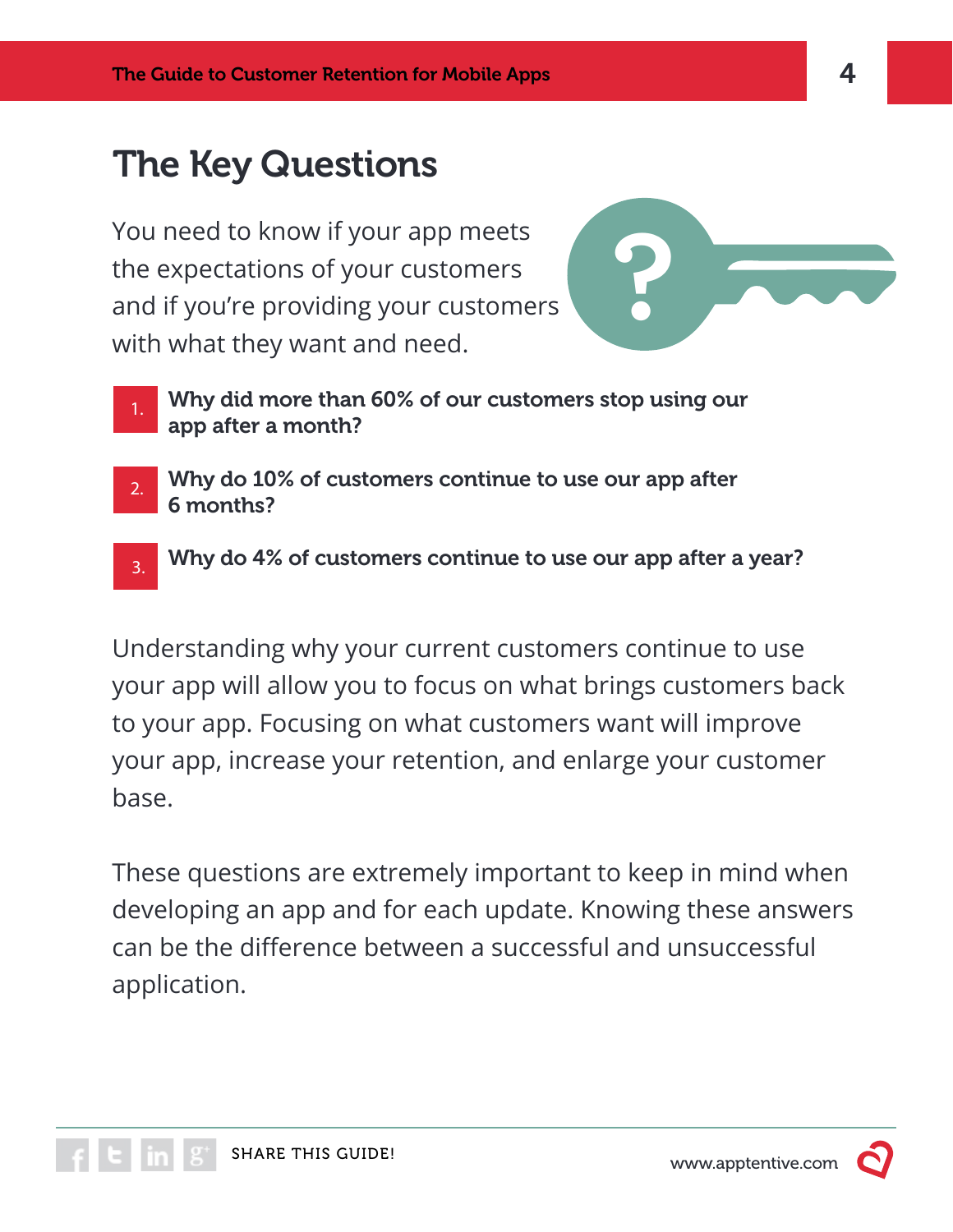## The Key Answer



The best way to truly know how your customers feel about your app at scale is with feedback.

A simple answer, but critical for every mobile app. You need your customers to talk to you about your app. It is important to find out what's wrong with an app or what could be improved before learning about an issue via a review left in an app store. The app stores are no place for a conversation; in fact, they are more of an invisible wall between you and your customers. You can see what's wrong, but you are blocked from communicating with them to solve the problem.

It should be as easy for mobile customers to talk with you as it is to use any other feature in your app. The more easily you are available to get in touch with, the more likely they will reach out. Today, everyone feels entitled to be heard therefore it is important to make it easy for customers to use their voice. Let them know that you want their feedback. When you receive feedback, show the customer your appreciation.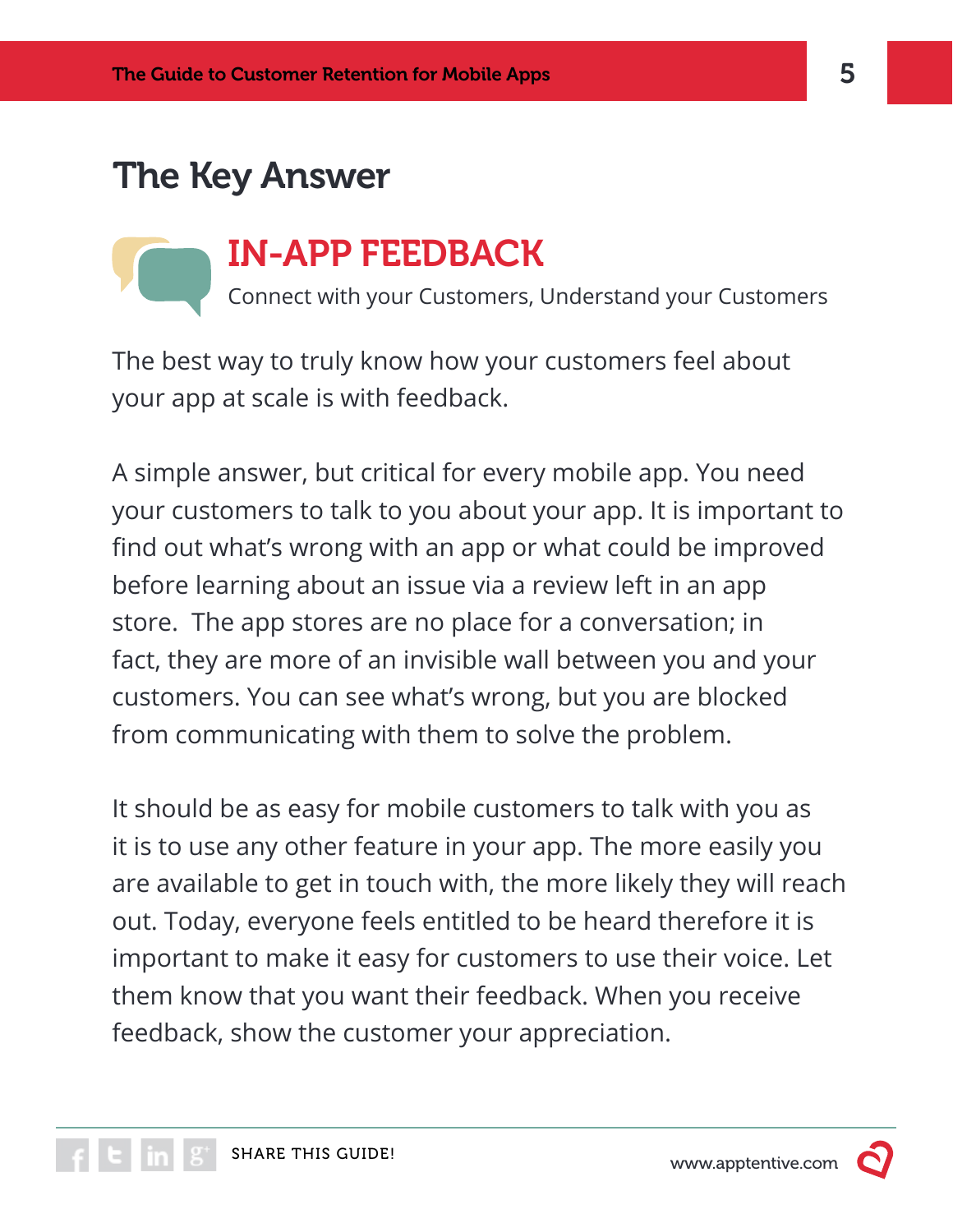# 3 Recommendations for Improving Retention

## Give Your Customers a Voice, In-App

We all want our customers to talk to us, but rarely provide them with the tools to do so. That needs to change. Having a place where customers can send feedback in-app will open a door to understanding what is great about your app and what needs improvement.

Giving feedback should be simple and easy to do, just as every function in your app should be. The more intuitive and integrated into the app your feedback channel is, the more likely customers will reach out to you.

Don't ask customers to write an e-mail, make a phone call, or post to a social network to get help or be heard. You wouldn't ask a customer in a retail store to call support instead of asking someone in the store; therefore, you shouldn't ask people inside your app to contact you via another method.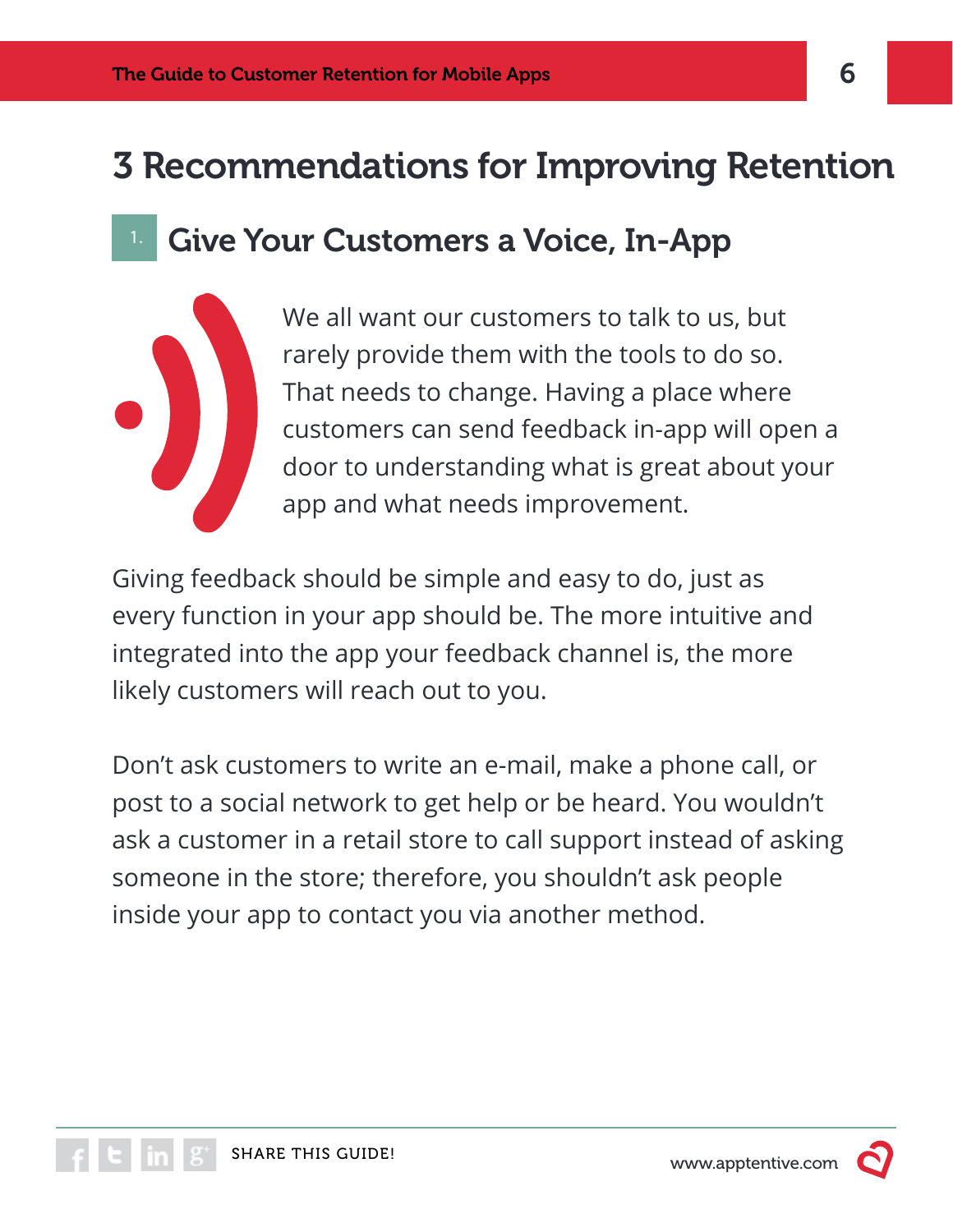#### **Encourage Feedback**

Having a place to receive the feedback in-app is a great start, but you need to make a proactive effort to show how important the feedback is to you. Let customers know that you are listening and want their feedback. Most customers aren't used to being asked for feedback and need encouragement. Simply having a "Give Feedback" button in the menu, or a **well-timed** prompt

Be conservative on how often you ask for feedback and give the customer time to use the app before you ask the first time.

asking for feedback can show a customer that you care. This gives you the feedback needed to improve your app and create a product closer to the customer's needs.

Encouraging feedback is about starting a conversation with a customer. Every conversation is a chance to learn how you can improve your app and develop a relationship with a customer. Developing relationships with your customers brings you closer to making them fans of your app for life.

www.apptentive.com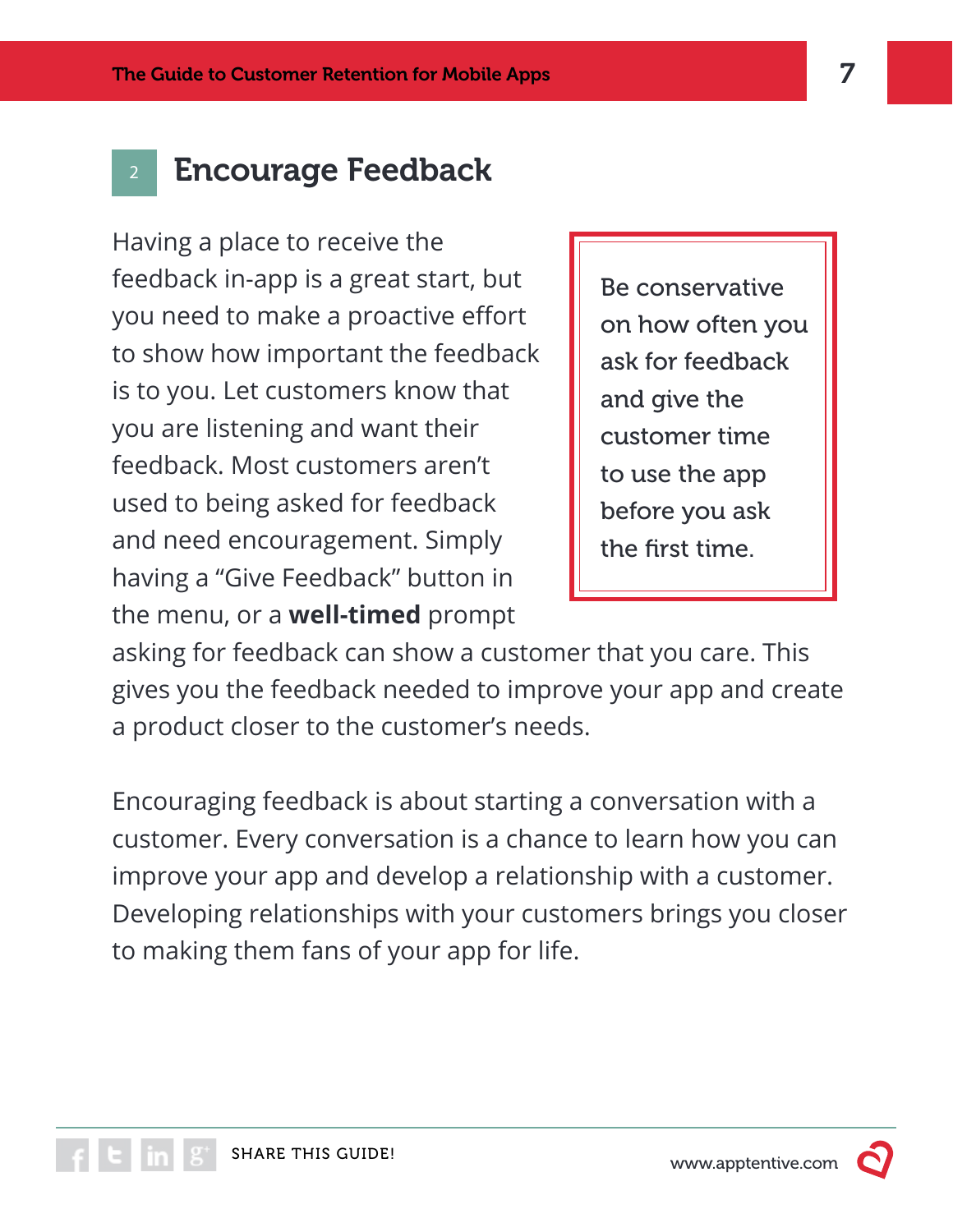#### **Validate the Feedback**

Customers who leave feedback drive your business forward, and every piece of feedback whether it is praise or criticism should be valued, and then validated. It is important to let customers know they have been heard and that the suggestion and the time it took to give it was also appreciated.

When there are updates or changes made to the app, give credit where credit is due by thanking your customers in the update notes. You can even take this one step further by personally reaching out to those who gave feedback and thanking them privately. Always keep the conversation open, and encourage customers to share feedback at any time.

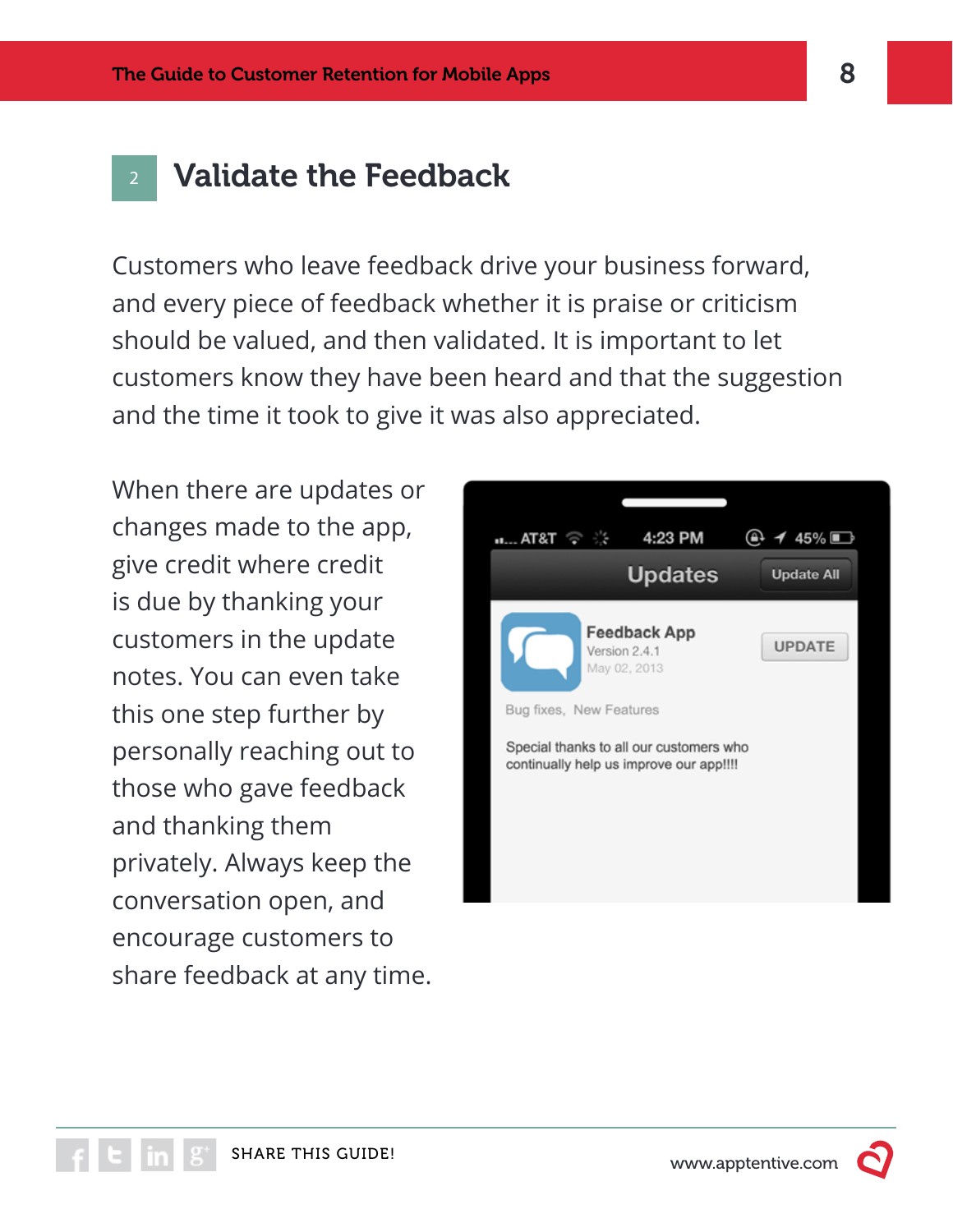*The Validation Playbook*

## Thank You

Always respond with a "thank you," even if the feedback was incredibly rude or it was something you have heard a million times.

#### We appreciate the feedback, how can we solve the problem?

Express your appreciation for feedback and make efforts to solving the problem on the spot. If it is a problem that can't be fixed or is a low priority be honest with your customers and tell them why.

#### Follow-up

Always be sure to follow-up with your customers with another thank you, or letting them know that a new feature is available. For customers that might have had a larger issue, consider giving them something for free. Customers who have a problem solved become some of your biggest fans.

www.apptentive.com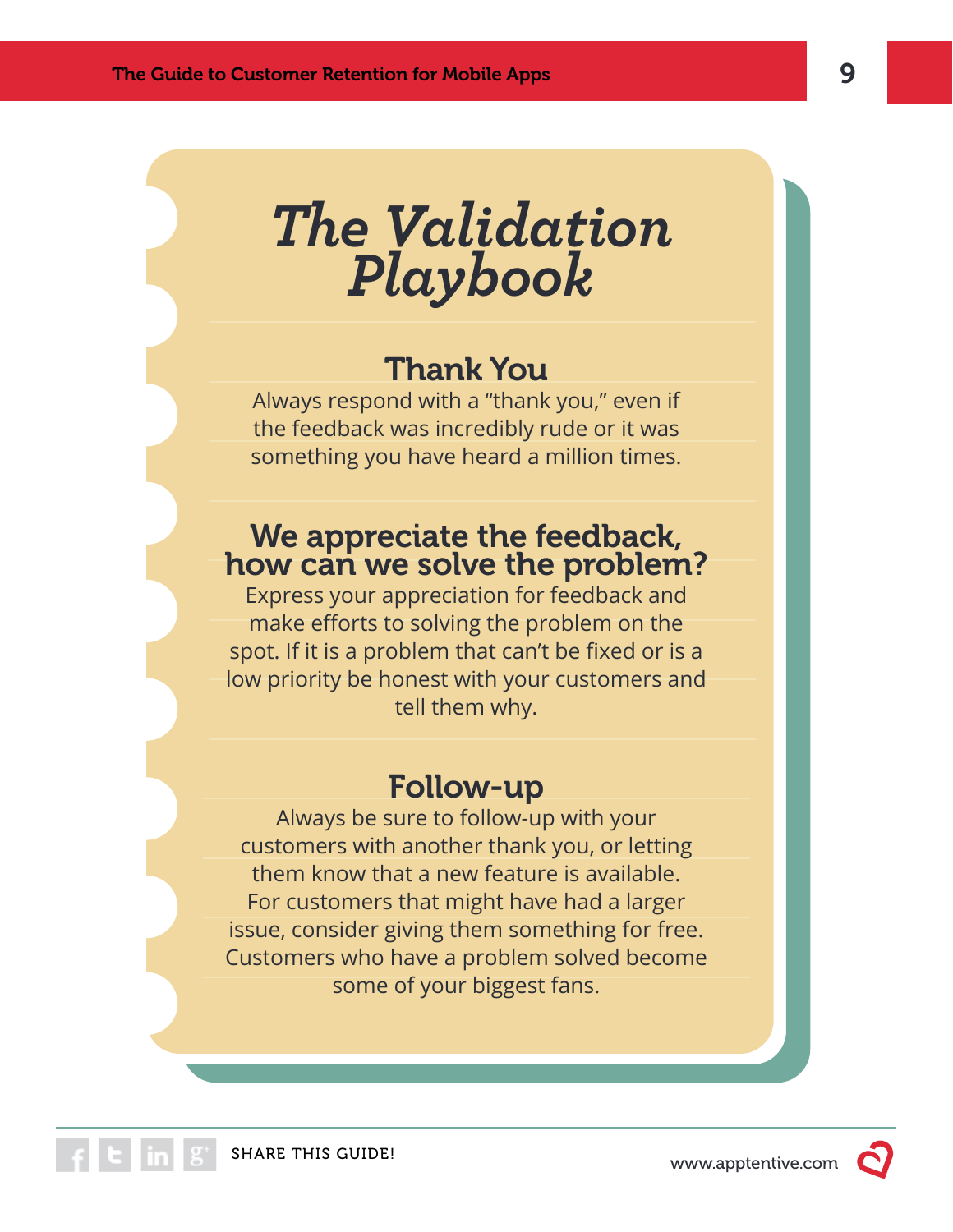## The Effects of Feedback

There are two outcomes from giving customers a voice in-app, encouraging feedback, and validating customer feedback.



Both outcomes improve retention for your mobile app. Getting the information needed to improve your mobile app allows you to update your app to more closely fit what your customers want. When customers get what they want, they become happy customers and happy customers will come back over and over again.

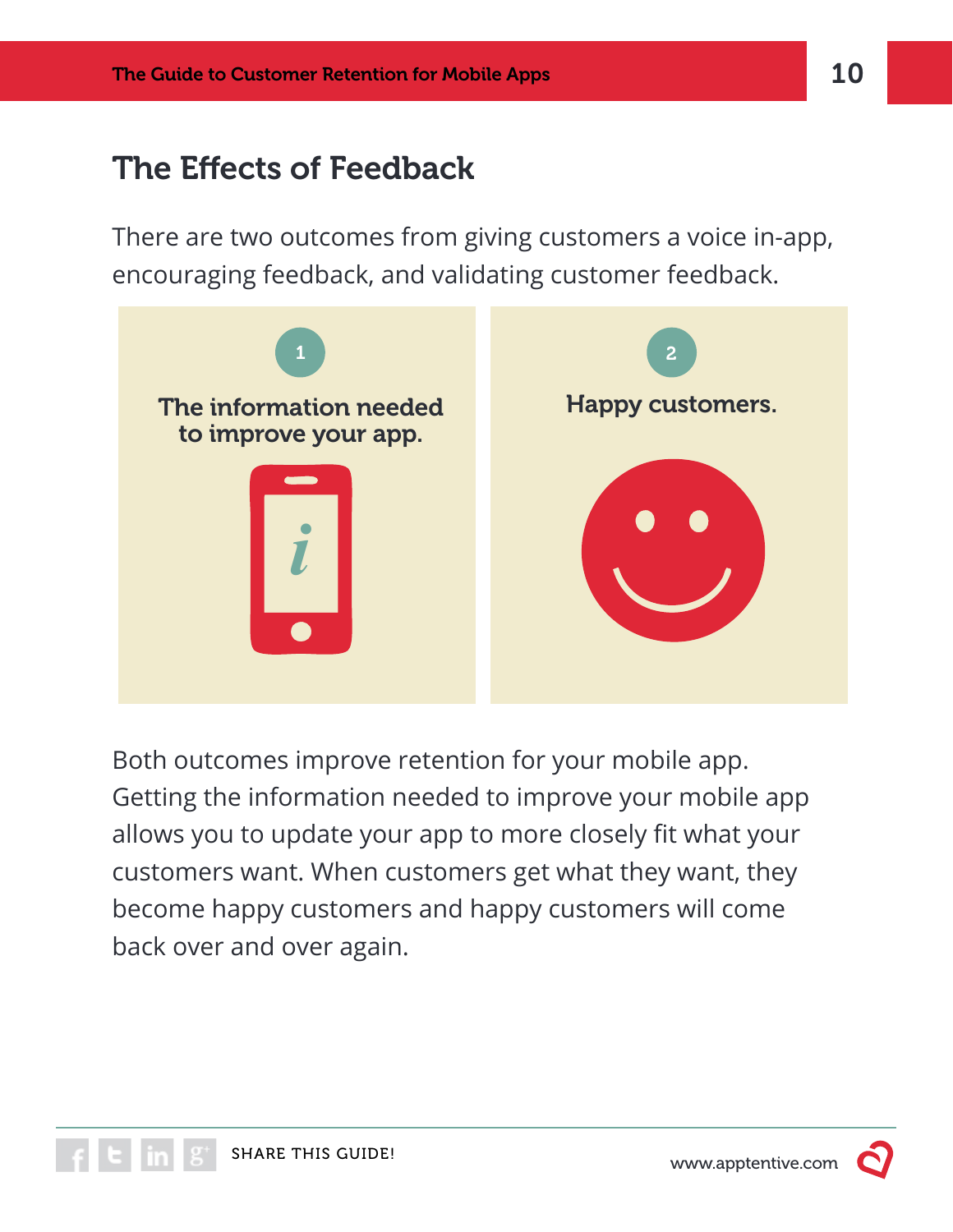## Side Effect – Customer Acquisition

Word-of-mouth from friends and family account for **50%**  of new iOS app discoveries and **41%** of new Android app discoveries. Happy customers are more likely to tell their friends and family about an app that they have had a positive experience with. Not only does providing a place for feedback inside your app improve your retention, but it also improves customer acquisition.



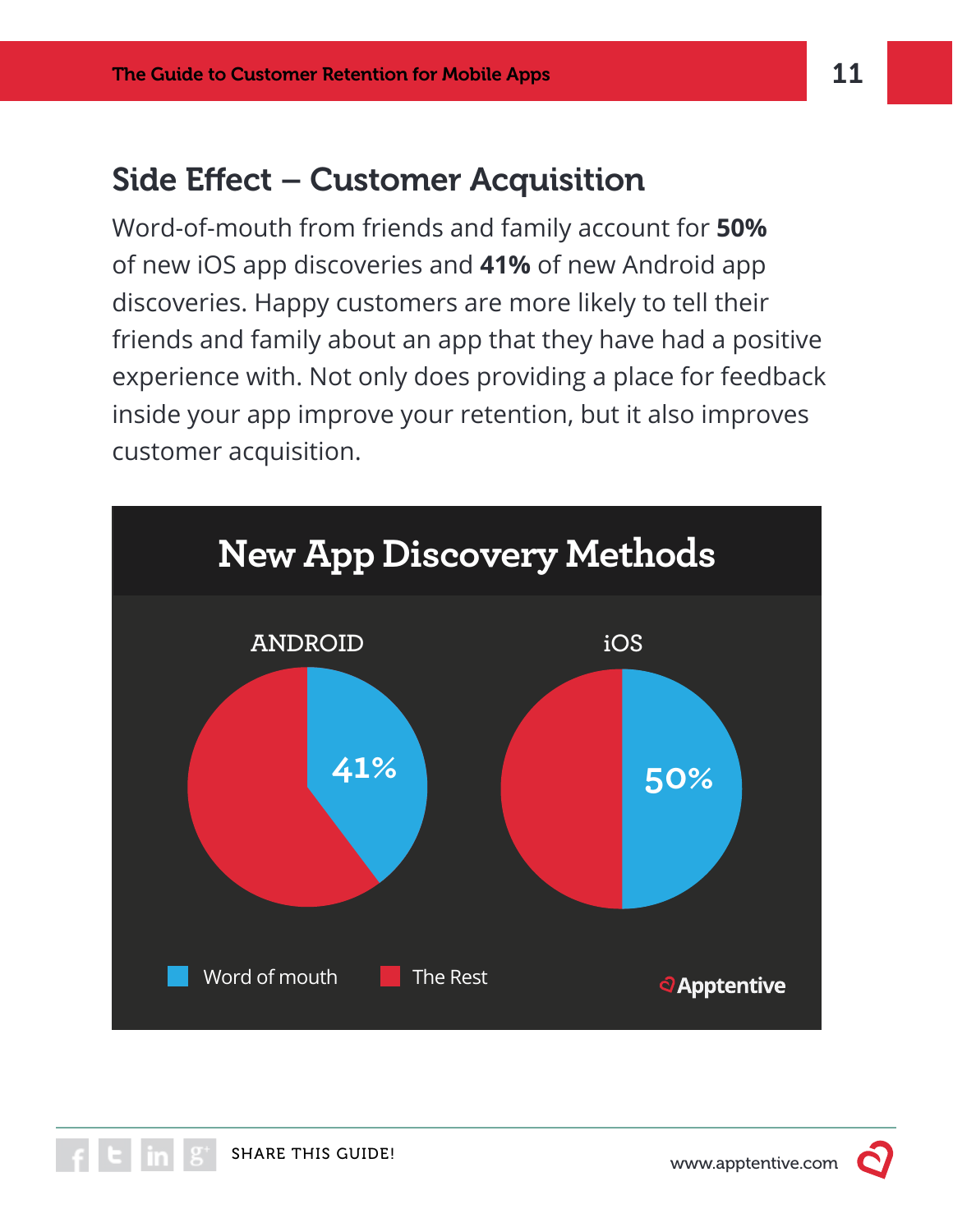## What's Your App's Retention?

Calculate Your App's Customer Retention

*Key Numbers:*

- **Sum of lifetime downloads**
- **Monthly Active Users**

Your current customer retention is your active consumers for a month divided by the sum of your lifetime downloads up to that point.

*Active Customers Last Month Sum of Lifetime Downloads = Last Month's Retention Rate %*

What's your current 1-month retention percentage? What does your long-term retention trend show?

*(We recommend using at least 3 months to calculate your current retention trend)*